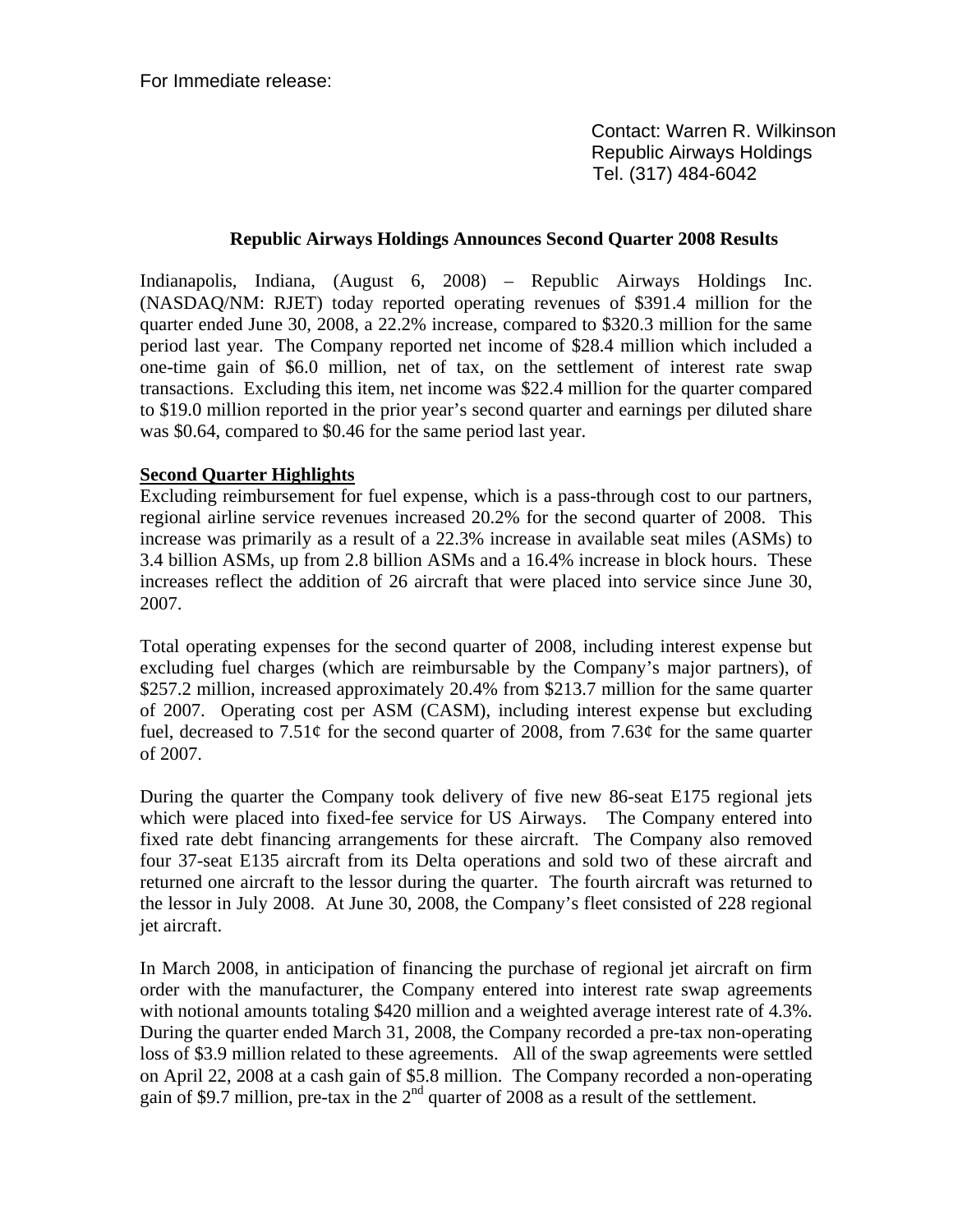On April 11, 2008, Frontier Airlines Holdings, Inc. ("Frontier") and its subsidiary Frontier Airlines, Inc. filed voluntary petitions for reorganization under Chapter 11 of the United States Bankruptcy Code. The Company operated 12 E170 aircraft under a codeshare agreement with Frontier and planned to deliver an additional five E170 aircraft between August and December 2008. The Company and Frontier agreed to an orderly wind-down of the 12 aircraft in operation between April and June 2008, with the last aircraft being removed on June 23, 2008. The Company intends to file a damage claim arising out of Frontier's rejection of its agreement. The ultimate amount of the Company's claim will be determined in the future by the Bankruptcy Court. At this time the Company cannot estimate the recovery value, if any, of the ultimate allowable claim.

Also during the quarter, the Company repurchased approximately 1.9 million shares of its common stock for total consideration of approximately \$33.2 million.

#### **Recent Developments**

On July 3, 2008, the Company received notice from United Air Lines, Inc. ("United"), that United was exercising its right to early terminate the United Express Agreement that provides for the Company to operate seven 50-seat E145 aircraft. The termination will be effective December 31, 2009. The agreement to operate 38 E170 aircraft is unaffected by United's termination letter. There is no early termination provision in the E170 agreement.

On July 29, 2008, the Company announced that it and Delta Air Lines had reached agreement to remove the final eleven 37-seat E135 aircraft from service effective September 30, 2008. The aircraft were originally scheduled to be removed between November 2008 and April 2009. All eleven of the E135 aircraft being removed are under agreement to be sold between October 2008 and April 2009 at a specified price.

On August 4, 2008, the Company agreed to participate with two other creditors in providing a debtor-in-possession (DIP) firm financing commitment of \$30 million to Frontier, subject to customary closing conditions. The Company's portion of this commitment is \$12.5 million and is expected to be funded on August 8, 2008. Any additional funding is at the sole discretion of the lenders.

#### **Balance Sheet Information**

At June 30, 2008 the Company had \$145.9 million in cash and cash equivalents compared to \$164.0 million as of December 31, 2007. The Company's long-term debt increased to \$2.07 billion as of June 30, 2008, compared to \$1.91 billion at December 31, 2007. All of the Company's long-term debt is at fixed interest rates and is secured by the aircraft. The Company also has significant long-term operating lease obligations. At a 7% discount factor, the present value of these lease obligations was approximately \$725 million as of June 30, 2008.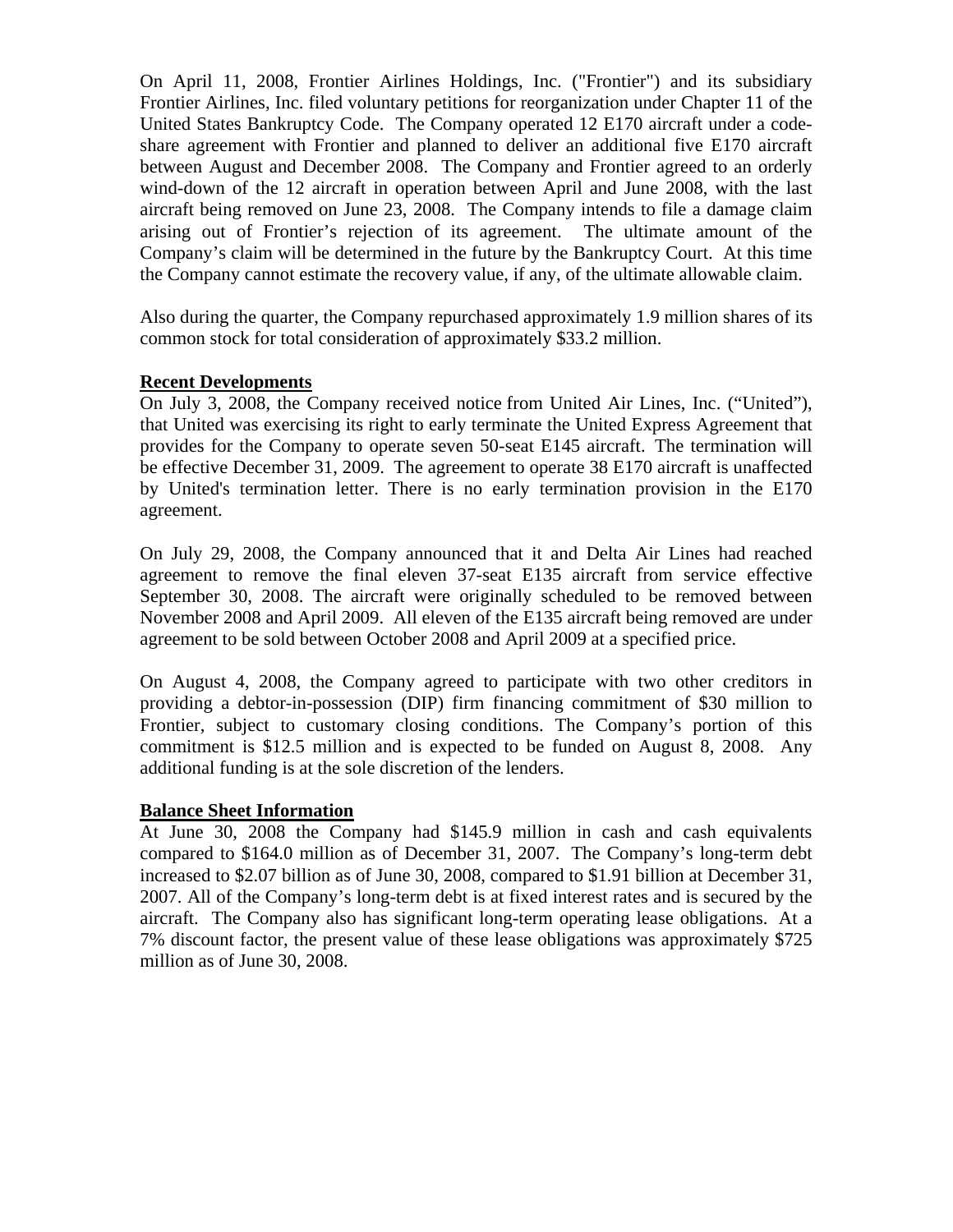## **Corporate Information**

Republic Airways Holdings, based in Indianapolis, Indiana is an airline holding company that owns Chautauqua Airlines, Republic Airlines and Shuttle America. The airlines offer scheduled passenger service on approximately 1,275 flights daily to 114 cities in 34 states, Canada, Mexico and Jamaica through airline services agreements with five U.S. airlines. All of the airlines' flights are operated under their airline partner brand, such as AmericanConnection, Continental Express, Delta Connection, United Express and US Airways Express. The airlines currently employ approximately 4,700 aviation professionals and operate 228 regional jet aircraft.

The Company will conduct a telephone briefing to discuss its second quarter results tomorrow, August  $7<sup>th</sup>$ , at 10:30 a.m. EDT. For those wishing to participate please call 888-680-0865 and for international calls please dial 617-213-4853, the password is 14140781. A live Webcast of this briefing will also be available online at www.rjet.com - investor relations.

### **Additional Information**

In addition to historical information, this release contains forward-looking statements. Republic Airways may, from time-to-time, make written or oral forward-looking statements within the meaning of the Private Securities Litigation Reform Act of 1995. Such statements encompass Republic Airways' beliefs, expectations, hopes or intentions regarding future events. Words such as "expects," "intends," "believes," "anticipates," "should," "likely" and similar expressions identify forward-looking statements. All forward-looking statements included in this release are made as of the date hereof and are based on information available to Republic Airways as of such date. Republic Airways assumes no obligation to update any forward-looking statement. Actual results may vary, and may vary materially, from those anticipated, estimated, projected or expected for a number of reasons, including, among others, the risks discussed in our Form 10-K and our other filings made with the Securities and Exchange Commission, which discussions are incorporated into this release by reference.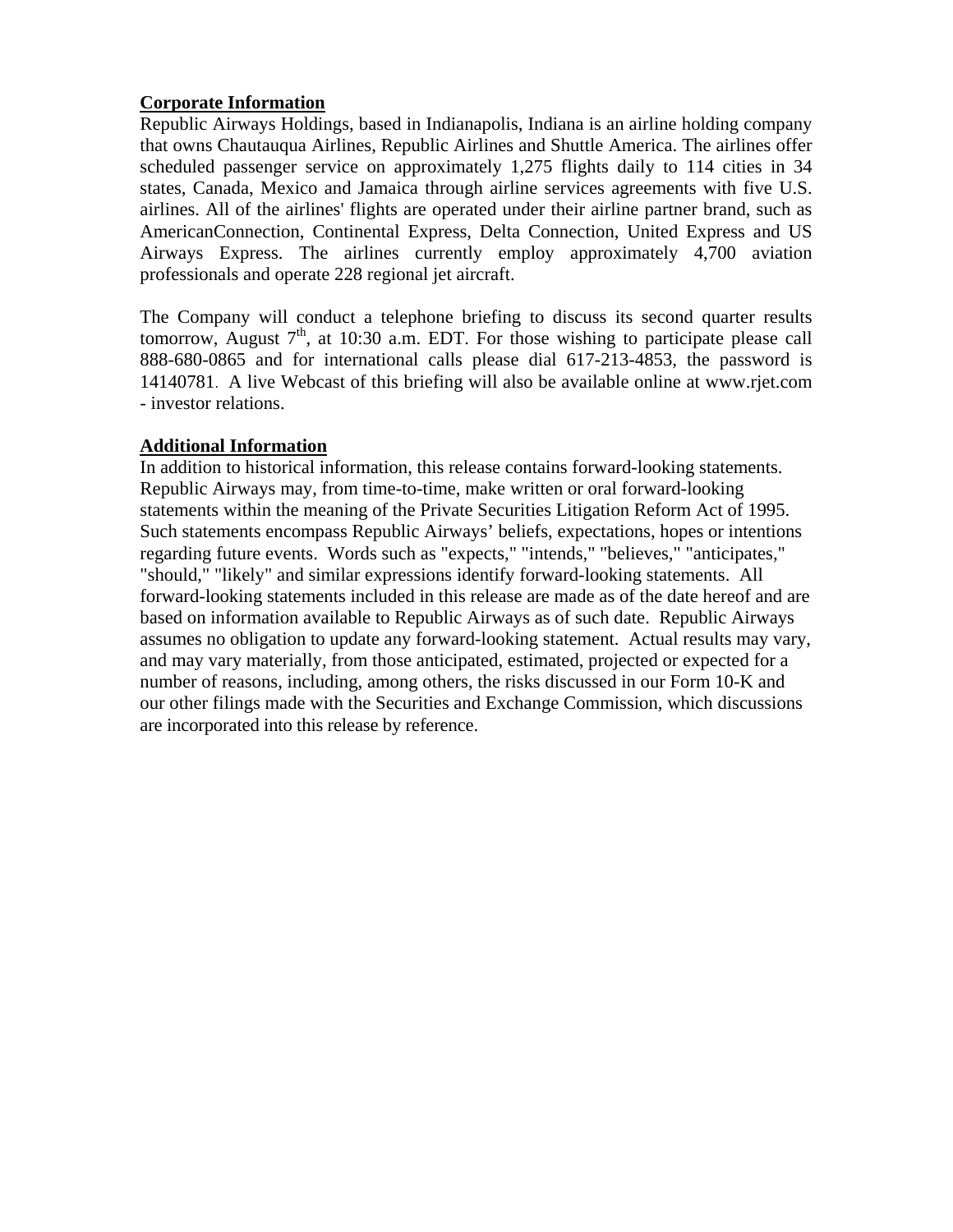# **REPUBLIC AIRWAYS HOLDINGS, INC. AND SUBSIDIARIES CONSOLIDATED STATEMENTS OF INCOME (Dollars and Shares in Thousands, Except per Share Amounts) (Unaudited)**

| <b>Financial Highlights</b>    | Three Months Ended June 30, |           |    |           |                        |    | Six Months Ended June 30, |    |           |          |  |  |
|--------------------------------|-----------------------------|-----------|----|-----------|------------------------|----|---------------------------|----|-----------|----------|--|--|
|                                |                             | 2008      |    | 2007      | Change                 |    | 2008                      |    | 2007      | Change   |  |  |
| OPERATING REVENUES             |                             |           |    |           |                        |    |                           |    |           |          |  |  |
| Regional airline services      | \$                          | 387,015   | \$ | 316,485   | 22.3%                  | \$ | 746,560                   | \$ | 600,887   | 24.2%    |  |  |
| Other                          |                             | 4,357     |    | 3,828     | 13.8%                  |    | 8,695                     |    | 9,869     | $-11.9%$ |  |  |
| Total operating revenues       |                             | 391,372   |    | 320,313   | 22.2%                  |    | 755,255                   |    | 610,756   | 23.7%    |  |  |
| <b>OPERATING EXPENSES</b>      |                             |           |    |           |                        |    |                           |    |           |          |  |  |
| Wages and benefits             |                             | 65,365    |    | 54,756    | 19.4%                  |    | 128,729                   |    | 105,498   | 22.0%    |  |  |
| Aircraft fuel                  |                             | 100,584   |    | 78,184    | 28.7%                  |    | 182,361                   |    | 145,133   | 25.7%    |  |  |
| Landing fees                   |                             | 15,915    |    | 13,184    | 20.7%                  |    | 29,745                    |    | 25,236    | 17.9%    |  |  |
| Aircraft and engine rent       |                             | 33,936    |    | 30,297    | 12.0%                  |    | 67,897                    |    | 57,331    | 18.4%    |  |  |
| Maintenance and repair         |                             | 40,620    |    | 32,480    | 25.1%                  |    | 79,093                    |    | 59,486    | 33.0%    |  |  |
| Insurance and taxes            |                             | 6,240     |    | 4,603     | 35.6%                  |    | 12,040                    |    | 8,649     | 39.2%    |  |  |
| Depreciation and amortization  |                             | 32,590    |    | 26,158    | 24.6%                  |    | 63,483                    |    | 50,668    | 25.3%    |  |  |
| Other                          |                             | 30,361    |    | 26,105    | 16.3%                  |    | 60,334                    |    | 49,380    | 22.2%    |  |  |
| Total operating expenses       |                             | 325,611   |    | 265,767   | 22.5%                  |    | 623,681                   |    | 501,381   | 24.4%    |  |  |
| OPERATING INCOME               |                             | 65,761    |    | 54,546    | 20.6%                  |    | 131,574                   |    | 109,375   | 20.3%    |  |  |
| OTHER INCOME (EXPENSE)         |                             |           |    |           |                        |    |                           |    |           |          |  |  |
| Interest expense               |                             | (32, 175) |    | (26, 128) | 23.1%                  |    | (62, 810)                 |    | (51, 532) | 21.9%    |  |  |
| Other income                   |                             | 12,624    |    | 3,136     | $\mathsf{N}\mathsf{M}$ |    | 9,889                     |    | 5,922     | 67.0%    |  |  |
| Total other income (expense)   |                             | (19, 551) |    | (22, 992) | $-15.0%$               |    | (52, 921)                 |    | (45, 610) | 16.0%    |  |  |
| INCOME BEFORE INCOME TAXES     |                             | 46,210    |    | 31,554    | 46.4%                  |    | 78,653                    |    | 63,765    | 23.3%    |  |  |
| <b>INCOME TAX EXPENSE</b>      |                             | 17,779    |    | 12,513    | 42.1%                  |    | 30,071                    |    | 25,444    | 18.2%    |  |  |
| <b>NET INCOME</b>              |                             | 28,431    |    | 19,041    | 49.3%                  |    | 48,582                    |    | 38,321    | 26.8%    |  |  |
| PER SHARE, BASIC               | \$                          | 0.82      | \$ | 0.46      | 78.3%                  | \$ | 1.37                      | \$ | 0.91      | 50.5%    |  |  |
| PER SHARE, DILUTED             | \$                          | 0.81      | \$ | 0.46      | 76.1%                  | \$ | 1.36                      | \$ | 0.89      | 52.8%    |  |  |
| Weighted Average Common Shares |                             |           |    |           |                        |    |                           |    |           |          |  |  |
| Basic                          |                             | 34,855    |    | 41,319    | $-15.6%$               |    | 35,546                    |    | 41,969    | $-15.3%$ |  |  |
| <b>Diluted</b>                 |                             | 34,978    |    | 41,707    | $-16.1%$               |    | 35,697                    |    | 43,034    | $-17.0%$ |  |  |